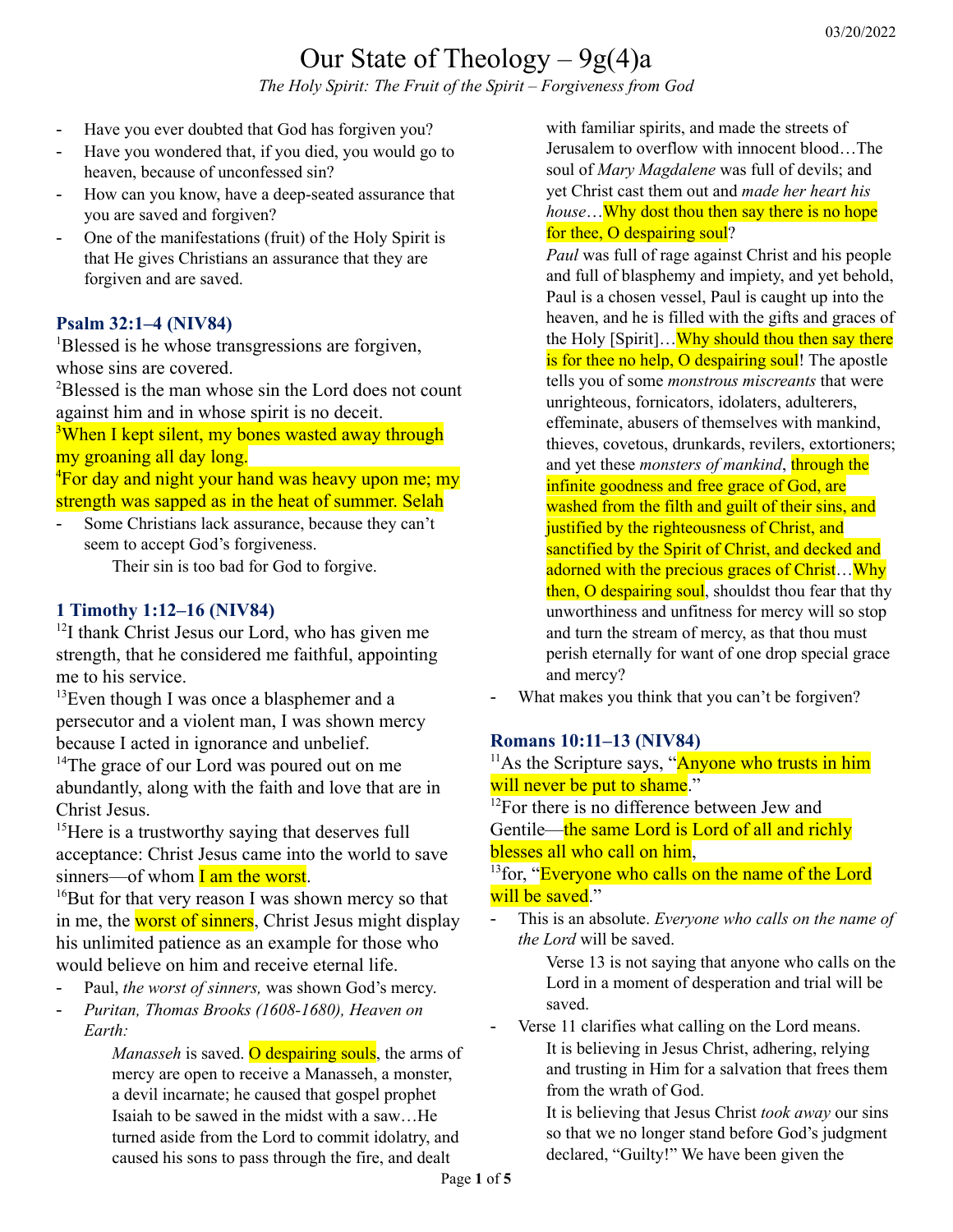righteousness of Jesus Christ and are now declared, "Not Guilty!" before the tribunal of God.

Both the Old and the New Testaments make clear that salvation is granted only to those who trust in God and that He offers His gracious redemption to all mankind, Jew and Gentile. No one who **believes in Him will** ever **be disappointed** by the salvation that He so graciously and universally offers.

The barrier to salvation is not racial or cultural but personal rejection of the God who offers it. People perish because they refuse to "receive the love of the truth so as to be saved"  $(2 \text{ Thess. } 2:10)^{1}$ .

## **2 Thessalonians 2:9-10 (NIV84)**

<sup>9</sup>The coming of the lawless one will be in accordance with the work of Satan displayed in all kinds of counterfeit miracles, signs and wonders,  $10$ <sup>10</sup> and in every sort of evil that deceives those who are perishing. They perish because they refused to love the truth and so be saved.

# **Romans 3:19-22 (NIV84)**

 $19$ Now we know that whatever the law says, it says to those who are under the law, so that every mouth may be silenced and the whole world held accountable to God.

<sup>20</sup>Therefore no one will be declared righteous in his sight by observing the law; rather, through the law we become conscious of sin.

<sup>21</sup>But now a righteousness from God, apart from law, has been made known, to which the Law and the Prophets testify.

 $^{22}$ This righteousness from God comes through faith in Jesus Christ to all who believe. There is no difference,

- The natural tendency in man is to strive to earn acceptance with anyone by attempting to *do* things (*work*) that pleases that person. It is no different when it comes to attempting to gain acceptance with God.
- The natural tendency of man will be to strive to do whatever it takes to get God to accept you. This striving is described in verse 20 as *observing the law.*

*Observing the law* is strictly adhering to all the rules and regulations set up in the Old Testament.

- Note: Romans 3:20 tells us that no one will be *declared righteous* or *justified* by observing the law or by *works.* This is a statement that made no sense to the religious Jews who spent their lives *working* to establish a righteousness before God.

#### **Romans 9:30-32, 10:1-10:3 (NIV84)**

<sup>30</sup>What then shall we say? That the Gentiles, who

*The Holy Spirit: The Fruit of the Spirit – Forgiveness from God* did not pursue righteousness, have obtained it, a righteousness that is by faith;

 $31$ but Israel, who pursued a law of righteousness, has not attained it.

<sup>32</sup>Why not? **Because they pursued it not by faith** but as if it were by works. They stumbled over the "stumbling stone."

<sup>10:1</sup>Brothers, my heart's desire and prayer to God for the Israelites is that they may be saved.  ${}^{2}$ For I can testify about them that they are zealous for God, but their zeal is not based on knowledge. <sup>3</sup>Since they did not know the righteousness that comes from God and sought to establish their own, they did not submit to God's righteousness.

## **Romans 4:4-5 (NIV84)**

<sup>4</sup>Now when a man works, his wages are not credited to him as a gift, but as an obligation. <sup>5</sup>However, to the man who does not work but trusts God who justifies the wicked, his faith is credited as righteousness.

- Romans 3:21 states that *now* a righteousness *from God*, apart from law or *works,* has been made known.

Here is a righteousness, the very thing that man had been striving for (a right-standing with God), comes through believing instead of working; believing in Jesus Christ who *credits the believer* with His righteousness instead of trying by your own effort to earn it.

This offer of righteousness from God is *gifted* to anyone who believes in Jesus Christ's sacrificial death, substitutionary sacrifice and resurrection. God *gifts us* with *His righteousness.* We are made accepted in the Beloved (Ephesians 1:6).

# **Isaiah 64:6 (NKJV)**

<sup>6</sup>But we are all like an unclean thing, And all our righteousnesses are like filthy rags; We all fade as a leaf, And our iniquities, like the wind, Have taken us away.

All our attempts at goodness to please God are like filthy rags.

# **Philippians 3:7–9 (NIV84)**

 $\mu$ <sup>7</sup>But whatever was to my profit I now consider loss for the sake of Christ.

<sup>8</sup>What is more, I consider everything a loss compared to the surpassing greatness of knowing Christ Jesus my Lord, for whose sake I have lost all things. I consider them rubbish, that I may gain Christ <sup>9</sup> and be found in him, not having a righteousness of my own that comes from the law, but that which is

<sup>&</sup>lt;sup>1</sup> John F. MacArthur Jr., *[Romans](https://ref.ly/logosres/rommntc?ref=Bible.Ro10.11-18&off=3882&ctx=ot+be+disappointed.+~Both+the+Old+and+the)*, vol. 2, MacArthur New Testament Commentary (Chicago: Moody Press, 1991), 79.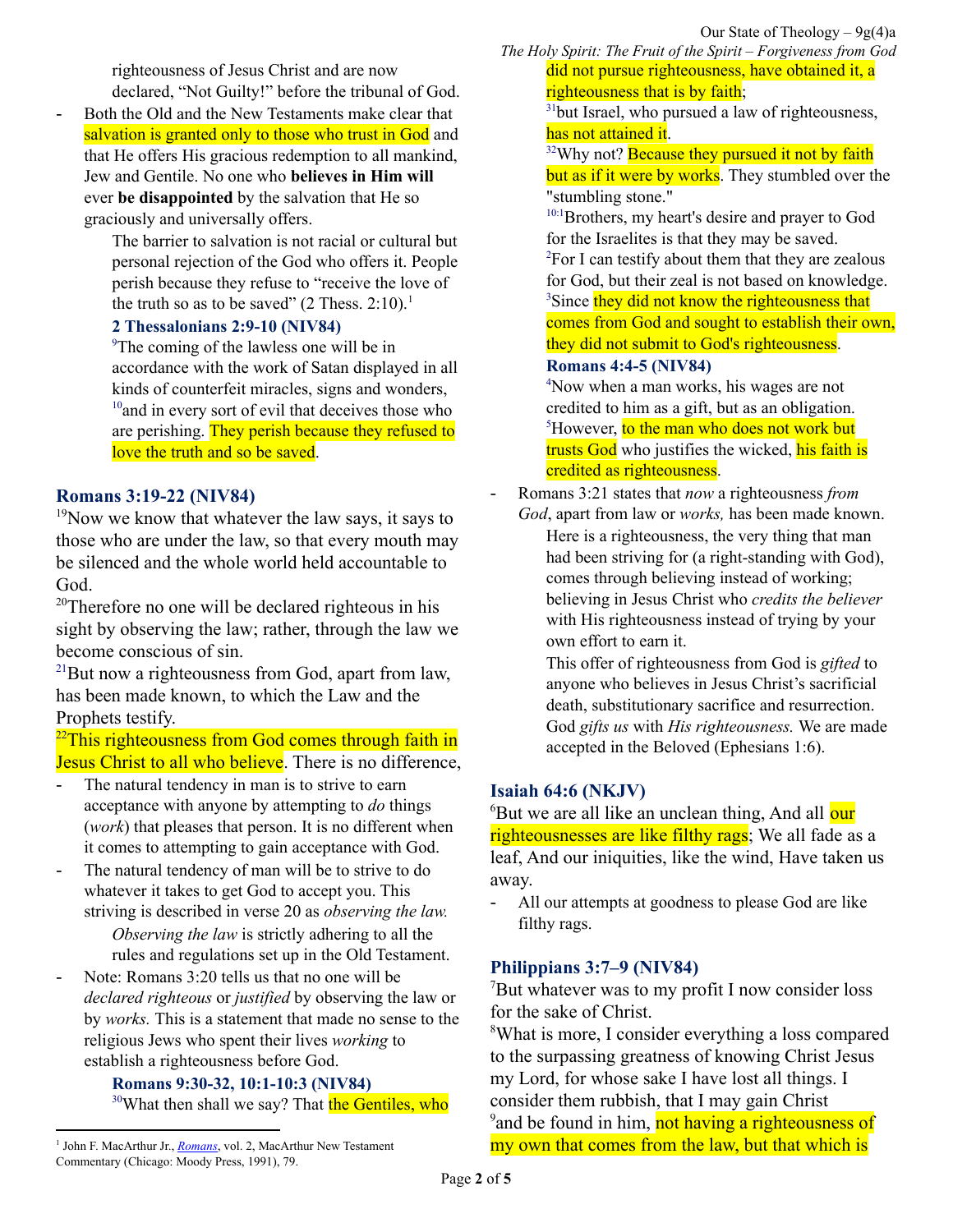through faith in Christ—the righteousness that comes from God and is by faith.

# **Romans 1:16-17 (NIV84)**

<sup>16</sup>I am not ashamed of the gospel, because it is the power of God for the salvation of **everyone** who believes: first for the Jew, then for the Gentile.  $17$ For in the gospel a righteousness from God is revealed, a righteousness that is by faith from first to last, just as it is written: "The righteous will live by faith."

- The Bible's message is God's work of salvation through Jesus Christ, and its purpose is actually to bring that salvation to individuals who receive that message and believe.<sup>2</sup>
- Salvation through faith in Jesus Christ *for anyone* (**whoever believes**) has always been God's plan. 3
- Amazing Grace! A believer is granted, gifted, *credited* righteousness not by striving to obey the law of God, but by *believing* in what Jesus Christ did for all His elect!

It is the gospel that reveals this divine righteousness that comes by faith.

- To believe that you have been *saved* or *totally forgiven* takes a supernatural faith that only God can grant.

Natural man cannot do that, but a believer with the help of the Holy Spirit can. At times, even believers can have difficulty in believing in God's forgiveness for them, personally. They may believe it for others, but for themselves, it is another story.

# **John 5:24 (NIV84)**

<sup>24</sup>"I tell you the truth, whoever hears my word *(the gospel)* and believes him who sent me has eternal life and will not be condemned; he has crossed over from death to life.

# **Isaiah 1:18 (NIV84)**

18"Come now, let us reason together," says the LORD. "Though your sins are like scarlet, they shall be as white as snow; though they are red as crimson, they shall be like wool.

# **Isaiah 43:25 (NIV84)**

*The Holy Spirit: The Fruit of the Spirit – Forgiveness from God* <sup>25"</sup>I, even I, am he who blots out your transgressions, for my own sake, and remembers your sins no more.

## **Isaiah 53:5 (NKJV)**

<sup>5</sup>But He was wounded for our transgressions, He was **bruised for our iniquities**; The chastisement for our peace was upon Him, And by His stripes we are healed.

- When God forgives you, it is complete.
- His forgiveness toward His elect was predestined before the creation of the world.
- God's forgiveness that granted us Christ's righteousness was accomplished at the cross.
- What about the sins committed after we are saved? How are they taken care of?

# **1 John 1:8-10 (NIV84)**

<sup>8</sup>If we claim to be without sin, we deceive ourselves and the truth is not in us.

- Who is *we* referring to? *Believers!*

<sup>9</sup>If we confess our sins, he is faithful and just and will forgive us our sins and purify us from all unrighteousness.

<sup>10</sup>If we claim we have not sinned, we make him out to be a liar and his word has no place in our lives.

- V.8, The heresy of "*perfectionism*"— the claim that our sin-nature has been completely eradicated, so that we no longer commit sin—is self-deception. It is related to the Gnostic heresy of the time which claimed that the soul had been set free from one's sinful flesh. 4
- V.9, *Perceived* unforgiven sins produce a lack of assurance of salvation in the mind of an unbeliever.

If you confessed your sins to God, then God *is faithful to forgive all* your sins and purify you from *all* unrighteousness, period.

God does not wait until you feel like you've been forgiven to forgive you of your sins.

Your forgiveness is accomplished the moment you confessed your sins.

- The word **"***confess***"** is from the word *homologeo {hom-ol-og-eh'-o}* which means "to say the same thing as another; to agree with, or to declare one's self guilty of what one is accused."
	- Confessing your sins means that you agree with God about your sinfulness. There is no debating, deliberation, or disputing with the Lord about them. You don't try to justify them.

<sup>2</sup> Richard D. Phillips, *[Hebrews](https://ref.ly/logosres/rec79heb?ref=Bible.Heb4.12-13&off=9063&ctx=sus%E2%80%9D+(2+Tim.+3%3a15).+~The+Bible%E2%80%99s+message+)*, ed. Richard D. Phillips, Philip Graham Ryken, and Daniel M. Doriani, Reformed Expository Commentary (Phillipsburg, NJ: P&R Publishing, 2006), 137.

<sup>3</sup> John F. MacArthur Jr., *[Romans](https://ref.ly/logosres/rommntc?ref=Bible.Ro10.11-18&off=2803&ctx=d).+In+other+words%2c+~salvation+through+fa)*, vol. 2, MacArthur New Testament Commentary (Chicago: Moody Press, 1991), 79.

<sup>4</sup> Henry M. Morris, *The [Defender's](https://ref.ly/logosres/ws-bf557f7bab6c4833aacd71063d96a472?ref=Bible.1Jn1.8&off=30&ctx=%0adeceive+ourselves.+~The+heresy+of+%E2%80%9Cperfe) Study Bible* (WORDsearch, 2012), 1 Jn 1:8.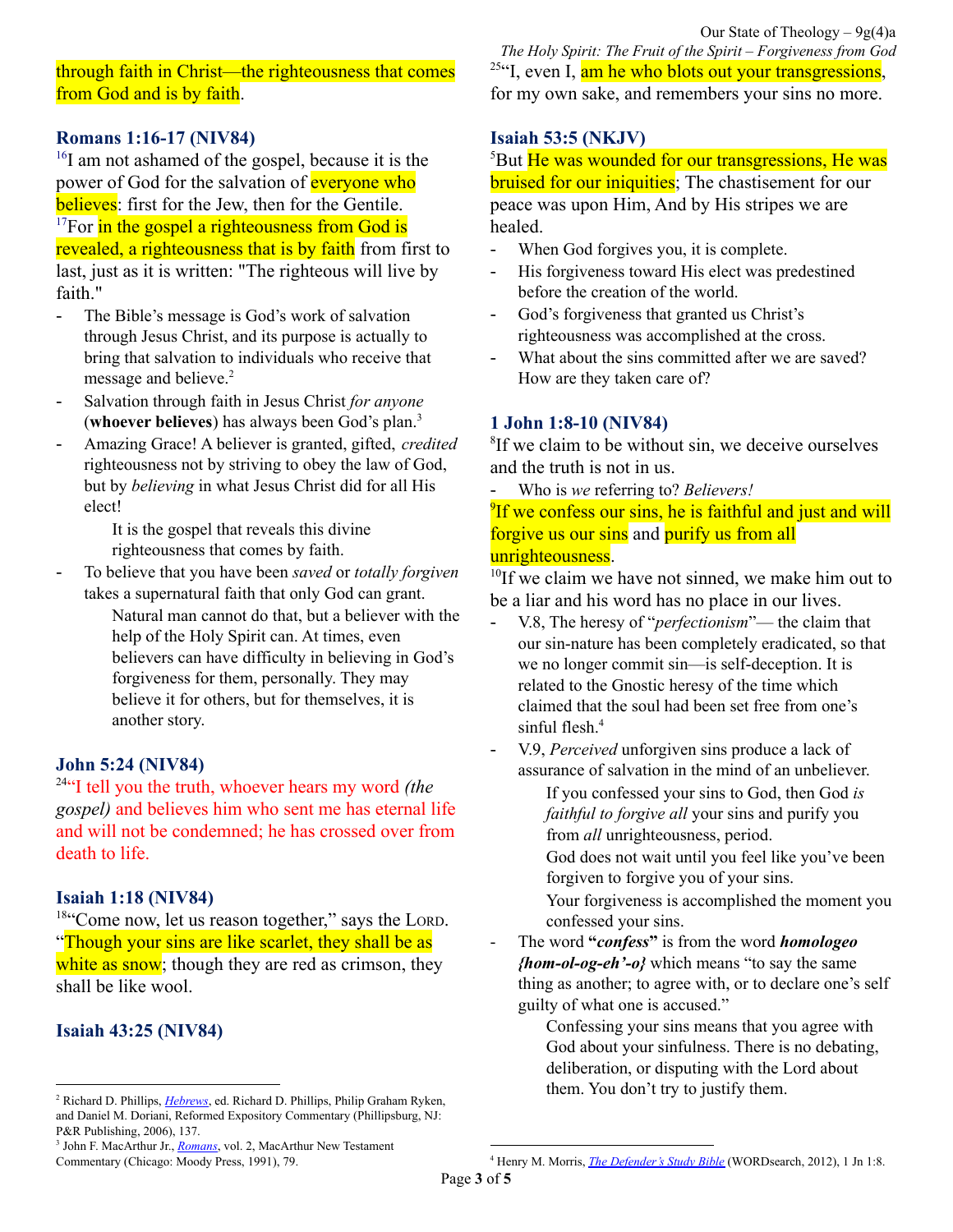- The word "*confess*" is also in the present tense which means that we are to confess our sin continually to the Lord. We are to do it on a regular basis and keep the sin garbage out of our lives.
	- *Cornelius Plantinga* said, "Recalling and confessing our sin is like taking out the garbage: once is not enough." 5
- If our sins have been forgiven at the cross, do we still have to confess our sins?
	- What happens when we don't confess our sins? Do we lose our *right standing* with God when we sin?
		- Do we lose our *right standing* with God, when we don't confess our sins?
		- Subsequently, do we regain our *right standing* with God when we do confess our sins?
		- What is another word for *right standing* with God? Another word for *right standing* is *righteousness.*
- The unnecessary anguish that a person suffers regarding the issue of whether they are in *right standing with God* is due to a lack of knowledge of God's love, mercy and grace resulting in a lack of assurance of how and *who* maintains this *right standing* or *righteousness* a person has with God.

# **Galatians 3:1 (NIV84) 3:2-3 (Amplified)**

<sup>1</sup>You foolish Galatians! Who has bewitched you? Before your very eyes Jesus Christ was clearly portrayed as crucified.

<sup>2</sup>Let me ask you this one question: **Did you receive** the [Holy] Spirit as the result of obeying the Law and doing its works, or was it by hearing [the message of the Gospel] and believing [it]? [Was it from observing a law of rituals or from a message of faith?] <sup>3</sup>Are you so foolish and so senseless and so silly? Having begun [your new life spiritually] with the [Holy] Spirit, are you now reaching perfection [by dependence] on the flesh?

- Our right standing or righteousness with God is not just gifted to us at conversion and then ends up fluctuating (*coming and going*) for the rest of our lives based on our performance.
- We, the elect, do not lose our salvation when we sin. Confessing sin is *not* a matter of regaining lost salvation or renewing our justification.
- *Forgiveness* and *cleansing* are the two aspects of the promise of God in 1 John 1:9.

The *forgiveness* spoken of here refers to a parental forgiveness, not the forgiveness of justification.

*The Holy Spirit: The Fruit of the Spirit – Forgiveness from God* It is simply a restoration to the place of blessing in the eyes of a displeased father.

The *cleansing* spoken of in these verses is not the washing of regeneration.

Regeneration imparts new life, often pictured in Scripture as the washing of the heart; but the continual cleansing described in 1 John 1:7–9 is a spiritual washing to rid believers of the defilement caused by sin in their daily walk. 6

# **Hebrews 4:9–13 (NIV84)**

<sup>9</sup>There remains, then, a Sabbath-rest for the people of God;

<sup>10</sup> for anyone who enters God's rest also rests from his own work, just as God did from his.

 $11$ Let us, therefore, make every effort to enter that rest, so that no one will fall by following their example of disobedience.

 $12$ For the word of God is living and active. Sharper than any double-edged sword, it penetrates even to dividing soul and spirit, joints and marrow; it judges the thoughts and attitudes of the heart.

 $13$ Nothing in all creation is hidden from God's sight. Everything is uncovered and laid bare before the eyes of him to whom we must give account.

- The words of the Bible are not the *inspired* words of men, arising from their own spiritual insight, but they are *expired*, *out-breathed words* from God's very mouth given through them.
- Martin Luther said, "Let the man who would hear God speak read Holy Scripture."
- The *Puritan Thomas Watson* adds, "By reading other books the heart may be warmed, but by reading this book it is transformed." 7
- Verse 12 is often cited by itself. Look at the context in which this verse was written.
- The context is about *rest* (κατάπαυσις *katápausis*), a *Sabbath-rest* (σαββατισμός *sabbatismós*). This Sabbath-rest is not a ceasing from work for a day, but a lifestyle of faith that is free from the concern *to work to gain acceptance from God.* Instead, it is lifestyle of faith that *rests in Christ's finished work* which continues to maintain and sustain our righteousness based on Christ's righteousness and not a righteousness based on our works*.*

It is a Sabbath rest because the believer reaches a definite stage of attainment (*right-standing with*

<sup>5</sup> Rod Mattoon, *[Treasures](https://ref.ly/logosres/treasures83jn1?ref=Bible.1Jn1.9&off=221&ctx=confess+your+sins%3f%E2%80%9D%0a~The+word+%E2%80%9Cconfess%E2%80%9D+i) from First … Second … Third John*, Treasures from Scripture Series (Springfield, IL: Rod Mattoon, 2017), 37.

<sup>6</sup> John F. MacArthur, *The Freedom and Power of [Forgiveness](https://ref.ly/logosres/fpforgiv?ref=Page.p+65&off=190&ctx=+to+understand+that+~we+do+not+lose+our+s)*, electronic ed. (Wheaton, IL: Crossway Books, 1998), 65.

<sup>7</sup> Richard D. Phillips, *[Hebrews](https://ref.ly/logosres/rec79heb?ref=Bible.Heb4.12-13&off=6019&ctx=%E2%80%9D+(2+Tim.+3%3a16%E2%80%9317).+~The+words+of+the+Bib)*, ed. Richard D. Phillips, Philip Graham Ryken, and Daniel M. Doriani, Reformed Expository Commentary (Phillipsburg, NJ: P&R Publishing, 2006), 135–136.